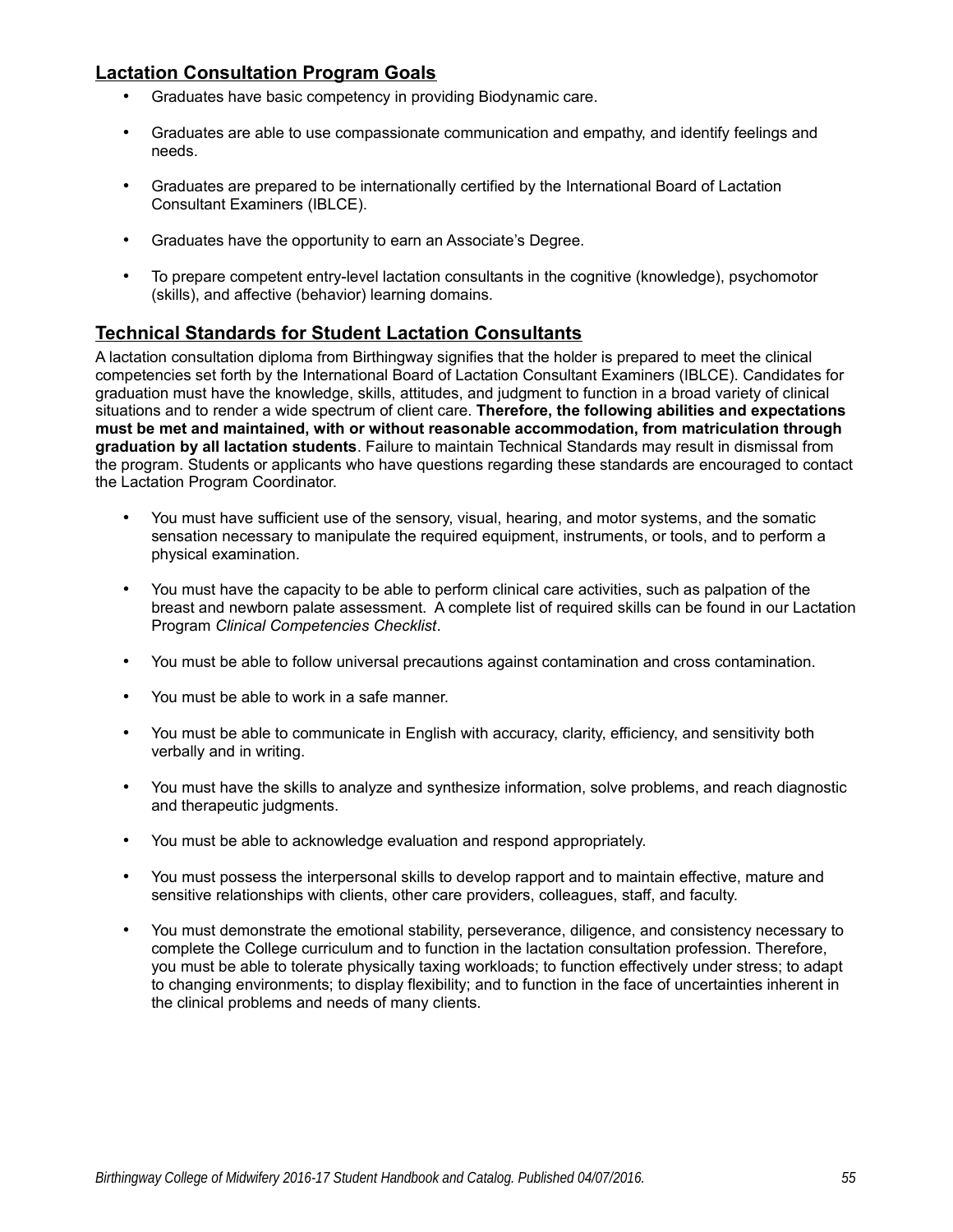# **Prerequisites to the Lactation Consultation Program**

A writing course prerequisite is required for admission into the Lactation Consultation Program. This prerequisite may be in progress at the time of application. However, the prerequisite must be completed and documentation submitted to Birthingway by December 31<sup>st</sup>. You may fulfill this prerequisite in one of four ways:

- 1. Complete a minimum of a four quarter or three semester credit, college-level expository writing course. This course must have been taken at an accredited post-secondary institution, with a final grade of at least 3.0 (B). Creative writing will not be accepted as a prerequisite. If you are transferring credits using other systems (units, clock hours, etc.), please contact the Lactation Program Coordinator (LPC) for assistance. We do not currently offer a college-level expository writing course at Birthingway.
- 2. Submit a letter from a college professor to the LPC stating that a completed course had a heavy writing component and that the applicant's writing ability in the course demonstrated at least a grade of B. This fulfills the prerequisite only and will not count toward general education requirements.
- 3. Receive a minimum score of 60 in one of the following College Level Examination Program (CLEP) tests:
	- College Composition
	- College Composition Modular

We do not conduct testing at Birthingway. You must submit your official scores from the College Board.

- 4. Receive a minimum score of 4 in one of the following Advanced Placement Programs (AP) tests:
	- English Language and Composition
	- English Literature and Composition

You must submit your official scores from AP Services.

### **Application to the Lactation Consultation Program**

Admission to the Lactation Consultation Program is by application. The written application and a nonrefundable application fee are due at the College or postmarked no later than the application deadline of **November 1st .** The College recommends that applicants keep a copy of their application. Late applications will only be considered for admission if space is available after all other applicants have been considered.

Birthingway's admission process is in compliance with our institutional non-discrimination policy. See *NON-DISCRIMINATION POLICY.*

The completed application includes:

- The completed *Application for Admission to the Lactation Consultation Program* form.
- Response to application essay questions.
- Two letters of recommendation (from people not related to the applicant) sent directly to the College from the references. Fax or e-mail is acceptable provided a mailed copy follows with an original signature.
- Copy of your high school transcript; GED; or other equivalency certificate. High school diplomas are not acceptable.
- Official transcript documenting completion of writing course that meets our requirements.
- Official college transcripts from every college attended.
- Application fee (non-refundable).
- Any outstanding Birthingway account balance must be paid in full.

Applications are screened for completeness. Applicants will be contacted when all information has been received or if more information is needed.

#### **Interview**

A personal interview is required as part of the application process. The purpose of the interview is to familiarize you with the program and to learn more about you in order to assess if a good match exists between you and Birthingway. Once we have received your completed application, the Lactation Program Coordinator will contact you to schedule your interview.